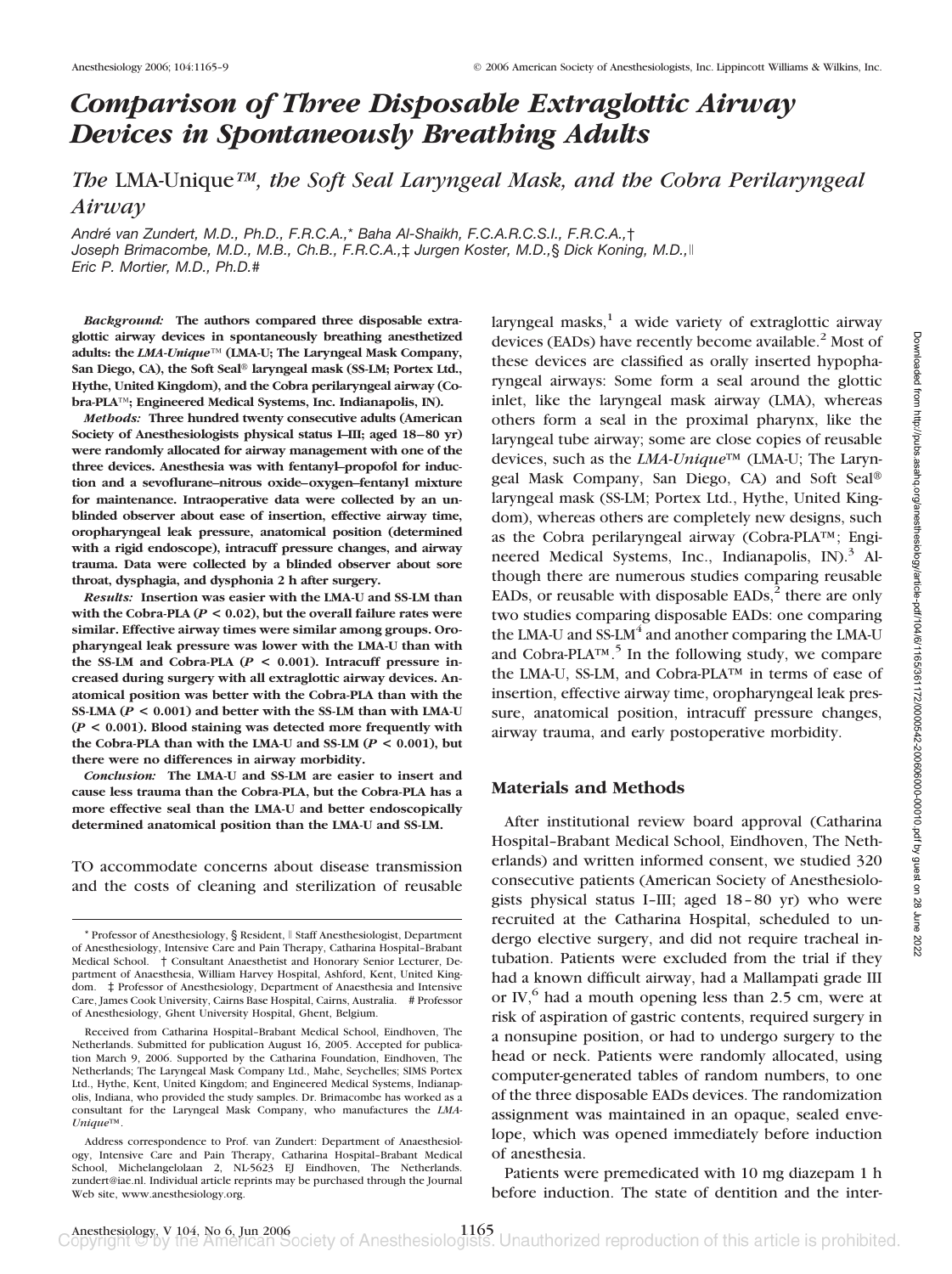dental (or intergum) distance in the midline were noted. A standard anesthesia protocol was followed, and routine monitoring was applied. Check tests of the EADs were performed before use. The EADs were lubricated with a water-based lidocaine gel (Instillagel; Farco-Pharma, Cologne, Germany). Anesthesia was in the supine position with the patient's head on a standard pillow, 7 cm in height. After preoxygenation for 3 min, induction of anesthesia was with  $1 \mu g/kg$  intravenous fentanyl and 3 mg/kg propofol. The lungs were manually inflated *via* a facemask using 2–3% sevoflurane in oxygen. A Guedel airway was not used. The EAD was inserted at least 1 min after completion of induction, and only when the jaw was relaxed and there was no lash reflex. Additional boluses of 0.5 mg/kg intravenous propofol were given, as required, until an adequate level of anesthesia was achieved for placement. A single anesthesiologist, who had used each EAD 50 times, inserted all of the devices. The Cobra-PLA™ and SS-LM were inserted according to the manufacturer's instructions. The LMA-U and SS-LM were inserted with the cuff partially inflated, and the Cobra-PLA™ was inserted with the cuff fully deflated. The manufacturer's weight-based recommendations were used for size selection (LMA-U and SS-LM: size  $3$ ,  $> 30-50$  kg; size  $4$ ,  $> 50-70$  kg; size 5,  $>$  70 kg; Cobra-PLA<sup>TM</sup>: size 3,  $>$  35–70 kg; size 4,  $>$ 70–100 kg; size  $5, >100$  kg). Ease of insertion was graded using a four-point scoring system:  $3 =$  insertion at the first attempt without tactile resistance;  $2 =$  insertion at the first attempt with tactile resistance;  $1 =$ insertion successful at the second attempt; and  $0 =$ insertion failed at the second attempt. After the EAD was inserted into the pharynx, the cuff was inflated with air until an effective airway was established or the maximum recommended inflation volume was reached. Fixation was according to the manufacturer's instructions.

Two attempts were allowed before insertion was considered a failure. An insertion attempt was defined as placement of the EAD in the mouth. A failed attempt was defined as removal of the EAD from the mouth. An effective airway was defined as three square-wave capnograph traces during manual ventilation. The time between picking up the EAD and obtaining an effective airway was recorded. If an effective airway could not be achieved, an alternative airway device or a different size was used, but no further data were collected. When insertion was successful, the intracuff pressure was set at 60 cm H2O using a handheld pressure gauge (Endotest; Rüsch, Kernen, Germany) and then monitored using a pressure transducer (S/5 AM; Datex-Ohmeda, GE Healthcare, Helsinki, Finland). Oropharyngeal leak pressure was determined by closing the expiratory valve of the circle system at a fixed gas flow of 3 l/min and noting the airway pressure (maximum allowed was  $40 \text{ cm H}_2\text{O}$ ) at which equilibrium was reached.<sup>7</sup> Anatomical position of the airway tube as determined by passing a rigid endoscope $8$  through the airway tube to a position 1 cm proximal to the end of the tube and scoring the view.<sup>9</sup> The technique involves disconnecting the EAD from the anesthesia breathing system, adopting the sniffing position to align the glottis and mouth, and advancing a 30° rigid endoscope (Hopkins II Forward-Oblique Telescope; Karl Storz, Tutlingen, Germany) to the distal end of the airway tube. The high-resolution images are then viewed on an external monitor.

Maintenance of anesthesia was with 1.5–2% sevoflurane in nitrous oxide and oxygen 33% using a circle system with fresh gas flows of 3 l/min. Analgesia was with  $50$ - $\mu$ g fentanyl boluses, as required. Patients underwent manually assisted ventilation until spontaneous ventilation resumed. Intracuff pressures were recorded at the start and end of surgery. At the end of surgery, anesthesia was discontinued, and the EAD was removed when the patient was able to open his or her mouth to command. The EAD cuff was deflated as the EAD was being removed. The following complications were documented: aspiration or regurgitation; hypoxia (peripheral oxygen saturation, oxygen saturation measured by pulse oximetry  $\leq 90\%$ ; bronchospasm; airway obstruction; gastric insufflation; coughing, gagging, or retching; hiccup; blood staining of the EAD; and tongue, lip, or dental trauma. If a complication occurred, an explanation was given and the minimal peripheral oxygen saturation was documented.

Patients underwent a structured interview 2 h after surgery. Patients were asked about sore throat (constant pain, independent of swallowing), dysphonia (difficulty or pain on speaking), and dysphagia (difficulty or pain on swallowing). Symptoms were graded by the patient as mild, moderate, or severe. Patients were unaware of the insertion technique used. Unblinded trained observers collected the data during anesthesia, and a blinded trained observer collected the data after removal of the EAD.

Sample size (106 for each group) was based on previous studies of the laryngeal mask and was selected to detect a medium effect size with respect to all the primary variables for a type I error of 0.05 and a power of 0.95. A medium effect size is defined as a ratio of between-group variance and within-group variance of 0.2. The groups were analyzed separately.

The primary outcome was ease of insertion. Secondary outcomes were effective airway time, oropharyngeal leak pressure, anatomical position, intracuff pressure changes, and airway trauma. Sample size was based on previous studies of the laryngeal mask. Power calculation required 300 patients to detect a 0.2 difference in the primary outcome with 95% power and 5%  $\beta$  error. We chose to study 300 patients to also allow us a 95% power to detect a 20% difference in our secondary outcomes.

Statistical analysis was with Kruskal-Wallis and chi-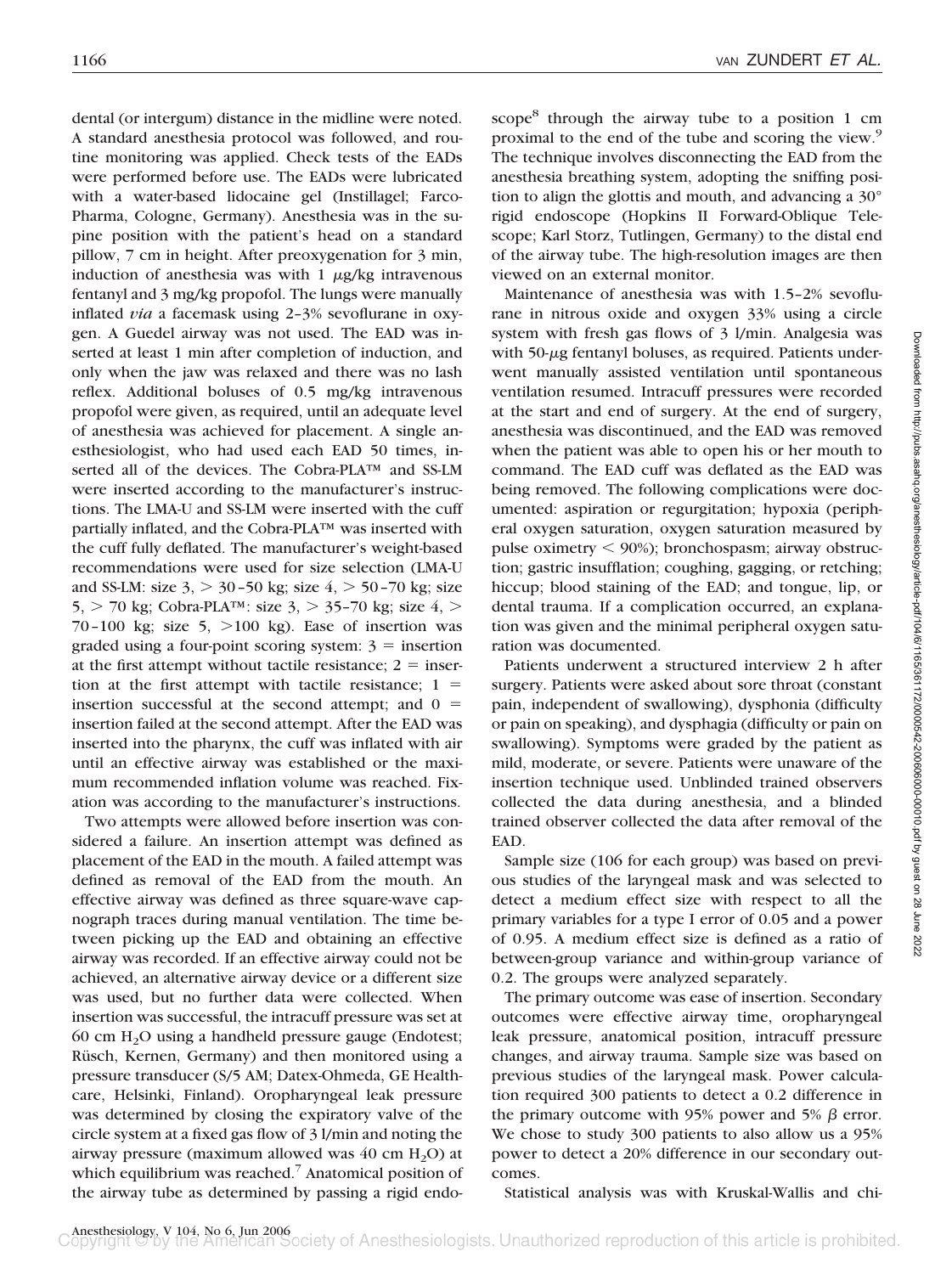**Table 1. Patient Characteristics, Type of Surgery, Duration of Anesthesia, and Device Size for the LMA-U, the SS-LM, and the Cobra-PLA™**

|                                                  | LMA-U       | SS-LM                                | Cobra-PLA™                          |
|--------------------------------------------------|-------------|--------------------------------------|-------------------------------------|
| Patient characteristics                          |             |                                      |                                     |
| Sex, male/female ratio                           | 20/83       | 18/84                                | 22/83                               |
| Age, yr                                          | $43 \pm 15$ | $45 \pm 15$                          | $45 \pm 15$                         |
| Weight, kg                                       |             |                                      | $72 \pm 12$ 70 $\pm$ 12 74 $\pm$ 16 |
| Height, cm                                       |             | $169 \pm 8$ 167 $\pm$ 14 169 $\pm$ 9 |                                     |
| Maximal mouth opening, cm                        |             | $4.3 \pm 0.8$ 4.4 $\pm$ 0.6          | $4.4 \pm 0.7$                       |
| Own teeth/single denture/double 85/8/10 72/12/18 |             |                                      | 89/5/11                             |
| denture, n                                       |             |                                      |                                     |
| Type of surgery, n                               |             |                                      |                                     |
| General surgery                                  | 31          | 36                                   | 35                                  |
| Gynecology                                       | 36          | 27                                   | 32                                  |
| Orthopedics                                      | 5           | 8                                    | 3                                   |
| Plastic and reconstructive                       | 21          | 27                                   | 26                                  |
| Urology                                          | 10          | 4                                    | 9                                   |
| Duration of anesthesia, min                      | $58 \pm 32$ | $64 \pm 32$                          | $67 \pm 43$                         |
| EAD size 3/4/5, n                                | 1/67/35     | 3/64/35                              | 48/44/13*                           |

Smaller sizes used more frequently with the Cobra perilaryngeal airway (Cobra-PLA™) ( $P$  < 0.001).

EAD = extraglottic airway device; LMA-U = LMA-Unique™; SS-LM = Soft Seal<sup>®</sup> laryngeal mask.

square test. Data are presented as mean  $\pm$  SD unless otherwise stated. Significance was taken as  $P \leq 0.05$ . Statistical analysis was performed with SPSS version 9.0 (SPSS Inc., Chicago, IL).

## **Results**

There were 107 patients in the LMA-U group, 103 in the SS-LM group, and 110 in the Cobra-PLA™ group. The Cobra-PLA™ did not provide an effective airway in 5 patients, the LMA-U did not provide an effective airway in 4 patients, and the SS-LM did not provide an effective airway in 1 patient. Data from these cases were excluded from the analysis, other than for ease of insertion. Demographic data, the type of surgical procedure, and the duration of anesthesia were similar among groups, but smaller sizes were used of Cobra-PLA™ than of the LMA-U and SS-LM (table 1).

In table 2, anesthesia data are provided regarding ease of insertion, effective airway time, oropharyngeal leak pressure, endoscopic score, and intracuff pressure increase. Insertion was easier with the LMA-U and SS-LM than with the Cobra-PLA<sup>TM</sup> ( $P < 0.02$ ), but the overall failure rate was well below 5% for all devices. Effective airway time was similar among groups. Oropharyngeal leak pressure was lower with the LMA-U than with the SS-LM and Cobra-PLA<sup>TM</sup> ( $P < 0.001$ ). Intracuff pressure increased during surgery with all EADs, but the increases were lower with the Cobra-PLA™ than with LMA-U and SS-LM ( $P \le 0.01$ ). All EADs passed the pre-use check tests; however, in six patients in the Cobra-PLA™ group, intracuff pressures gradually decreased to zero during maintenance of anesthesia. This had no effect on clinical

**Table 2. Anesthesia Data for the LMA-U, the SS-LM, and the Cobra-PLA™**

|                                                                                                                      | LMA-U                                     | SS-LM                               | Cobra-PLA™                         |
|----------------------------------------------------------------------------------------------------------------------|-------------------------------------------|-------------------------------------|------------------------------------|
| Ease of insertion 3/2/1/0, n <sup>*</sup> t<br>Effective airway time, s<br>Oropharyngeal leak pressure,<br>cm $H2O+$ | 101/2/0/4<br>$40 \pm 12$<br>$25 \pm 6$    | 101/1/0/1<br>$38 \pm 7$<br>$31 + 5$ | 95/10/0/5<br>$42 + 11$<br>$30 + 6$ |
| Endoscopic score, 4/3/2/1§  <br>Intracuff pressure increase,<br>mmHq#                                                | 27/64/1/11<br>$9.7 \pm 9.2$ $9.6 \pm 8.6$ | 45/55/1/1                           | 58/36/0/11<br>$6.4 + 6.4$          |

 $*$  3 = Insertion at the first attempt without tactile resistance; 2 = insertion at the first attempt with tactile resistance;  $1 =$  insertion successful at the second attempt; 0 - insertion failed at the second attempt. † Insertion was easier with L*MA-Unique™* (LMA-U) and Soft Seal® laryngeal mask (SS-LM) than with Cobra perilaryngeal airway (Cobra-PLA<sup>™)</sup> ( $P$  < 0.02).  $\pm$  Oropharyngeal leak pressure was lower with LMA-U than with SS-LM and Cobra-PLA<sup>TM</sup> ( $P < 0.001$ ).  $\S 4 =$ Only vocal cords seen;  $3$  = vocal cords and posterior epiglottis seen;  $2$  = vocal cords and anterior epiglottis seen;  $1 =$  vocal cords not seen.  $\parallel$  Endoscopic score was better with Cobra-PLA<sup>™</sup> than with SS-LMA ( $P < 0.001$ ) and better with SS-LM than with LMA-U  $(P < 0.001)$ . # Intracuff pressure increases were lower with Cobra-LM than with LMA-U and SS-LM  $(P < 0.01)$ . Data from the six patients with defective valves were excluded.

performance, oropharyngeal leak pressure measurements, or endoscopic score and was subsequently shown to be due to a defective valve. Data from these cases were excluded from the intracuff pressure analysis. Anatomical position was better with the Cobra-PLA<sup>TM</sup> than with the SS-LMA ( $P \le 0.001$ ) and better with the SS-LM than with the LMA-U  $(P \le 0.001)$ . Blood staining was detected more frequently with the Cobra-PLA<sup>TM</sup> than with the LMA-U and SS-LM ( $P \le 0.001$ ), but there were no differences in airway morbidity (table 3). There were no episodes of hypoxia or other complications.

## **Discussion**

We found that the Cobra-PLA™ was more difficult to insert than the LMA-U or SS-LM, which were similarly easy. These findings contrast with those of Gaitini *et al.*, 5 who showed that the Cobra-PLA™ was as easy to insert as the LMA-U, and Brimacombe *et al.*, <sup>4</sup> who showed that

**Table 3. Trauma and Airway Morbidity Data for the LMA-U, the SS-LM, and the Cobra-PLA™**

|                                                           | LMA-U     | SS-LM    | Cobra-PLA™ |
|-----------------------------------------------------------|-----------|----------|------------|
| Trauma                                                    |           |          |            |
| Mouth, lip, or tonque injury,<br>yes/no                   | 1/102     | 0/102    | 0/105      |
| Blood staining, yes/no, n*<br>Airway morbidity, nil/mild/ | 10/93     | 9/93     | 37/68      |
| moderate/severe, n                                        |           |          |            |
| Sore throat                                               | 95/6/1/1  | 97/4/1/0 | 94/10/1/0  |
| Dysphagia                                                 | 101/2/0/0 | 97/4/1/0 | 96/8/1/0   |
| Dysphonia                                                 | 96/5/2/0  | 97/4/1/0 | 97/8/0/0   |

\* Blood staining detected more frequently with the Cobra perilaryngeal airway (Cobra-PLA™) than with the *LMA-Unique*™ (LMA-U) and Soft Seal® laryngeal mask (SS-LM)  $(P < 0.001)$ .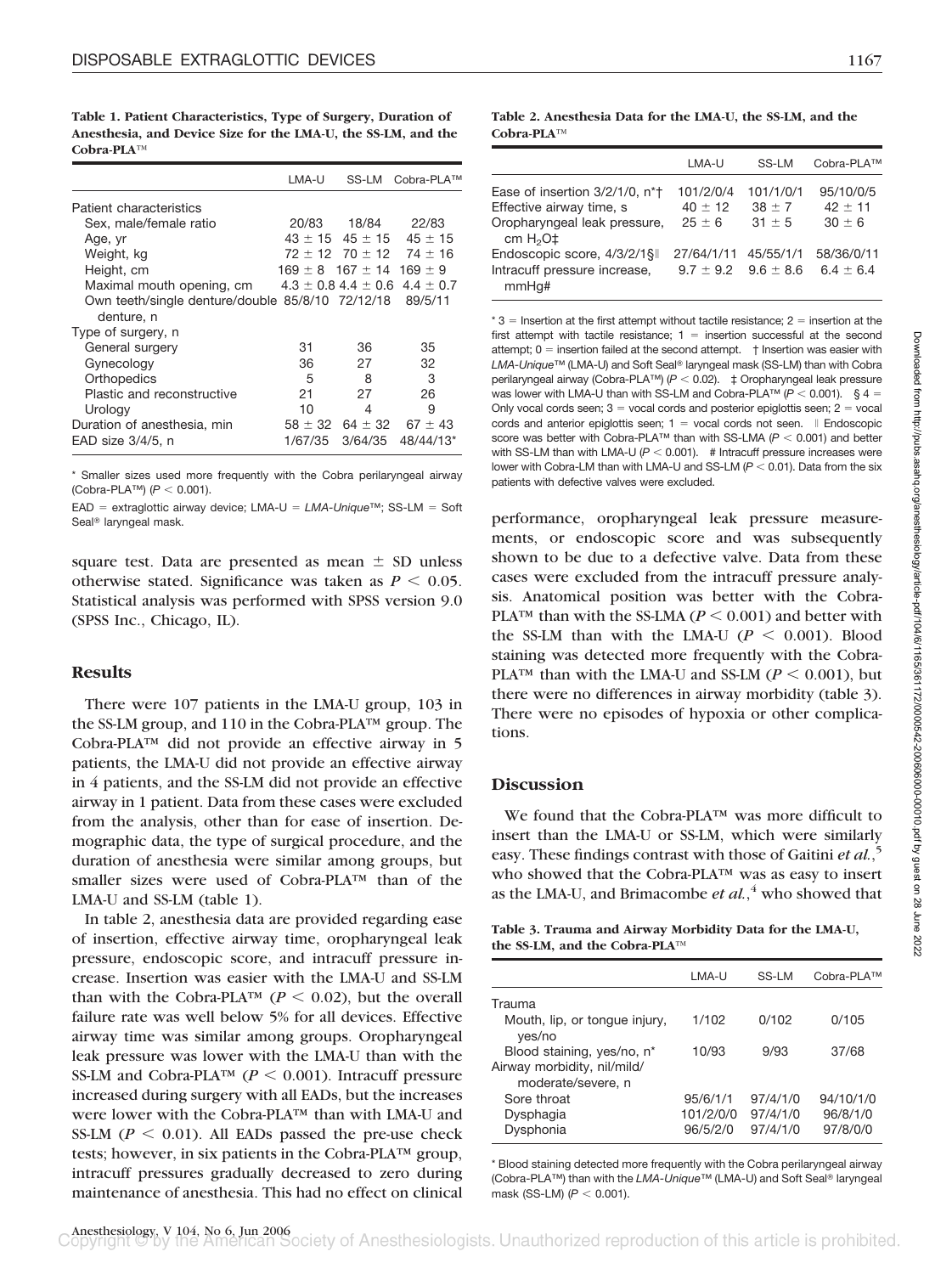the LMA-U was easier to insert than the SS-LM. Akca *et*  $al^{11}$  showed that the Cobra-PLA<sup>TM</sup> was as easy to insert as the classic LMA. Some of these differences may be related to the use of muscle relaxants, $4,10$  which provide perfect insertion conditions. However, as in the current study, the patients of Akca *et al.*<sup>11</sup> were not paralyzed.

It is our practice to insert the laryngeal mask with a partially inflated cuff despite the LMA-U manufacturer's recommendation. Insertion of a laryngeal mask with a partially inflated cuff has been shown to cause less morbidity than one that is completely deflated.<sup>12</sup> This might have potential bias against the LMA-U.

We found that oropharyngeal leak pressure was lower with the LMA-U than with the SS-LM and Cobra-PLA™. This contrasts with the finding of Brimacombe *et al.*, 4 who showed that oropharyngeal leak pressure was similar with the LMA-U and SS-LM, but is in agreement with the finding of Gaitini *et al.*, <sup>5</sup> who showed that oropharyngeal leak pressure was higher with the Cobra-PLA™ than with the LMA-U. Akca *et al.*<sup>11</sup> showed that oropharyngeal leak pressure was higher with the Cobra-PLA™ than with the classic LMA. In principle, the lower seal of the LMA-U may make it less suitable than the SS-LM and Cobra-PLA™ for positive-pressure ventilation; however, Brimacombe *et al.*<sup>4</sup> noted no differences in ventilatory capability between the LMA-U and SS-LM.

Our results offer the possibility that the Cobra-PLA™ may perform better than the other devices during controlled ventilation. Although not studied, in principle, the better anatomical position of the Cobra-PLA™ may offer the possibility that it may be useful as a conduit for tracheal intubation; however, many other factors contribute to ease of intubation through an EAD. Further studies are warranted.

The increased use of smaller sizes with the Cobra-PLA™ was related to differences in the size selection criteria: For example, the size 3 was used in patients weighing less than 70 kg with the Cobra-PLA™ and less than 50 kg with the LMA-U and SS-LM.

We found that intracuff pressure increased for all EADs by a small (10–20%) but significant amount after 1 h. This finding contrasts with all previous studies, which show no increase in intracuff pressure for disposable EADs during nitrous oxide anesthesia,  $13$  including a recent study by our group, which showed a nonsignificant increase of 1.5 mmHg with the  $SS-LM$ <sup>14</sup> This was thought to be related to the thick cuffs of disposable EADs making them relatively impermeable to nitrous oxide. Our finding suggest that some nitrous oxide crosses into the cuff. Unfortunately, we did not test the intracuff gases for the presence of nitrous oxide. We found that the increase in intracuff pressure was higher with the LMA-U and SS-LM than with the Cobra-PLA™. This may be related to the cuff being less permeable or to small leaks in the valves. In six patients who were subsequently excluded from the analysis of intracuff pressure changes, there were large valve leaks caused by a manufacturing defect, which resulted in cuff deflation.<sup>15</sup> These defects have since been rectified (personal verbal communication, Brad Quinn, B.S., Vice-President, Engineered Medical Systems, Inc., January 19, 2005).

We found that the endoscopically determined anatomical position was better with the Cobra-PLA™ than with the SS-LM and LMA-U. This supports the finding of Gaitini *et al.*, <sup>5</sup> who showed that fiberoptic score was slightly better with the Cobra-PLA™ than with the LMA-U, but contrasts with the finding of Brimacombe *et al.*, <sup>4</sup> who showed that fiberoptic score was higher with the LMA-U than with the SS-LM. These differences may, in part, be related to the use of a rigid endoscope rather than a fiberoptic scope for deriving the positional scores, because the anatomical position for assessment was the sniffing position for the rigid endoscope, whereas the neutral position is usually used for fiberoptic assessment. In principle, the better anatomical position of the Cobra-PLA may make it a more suitable airway intubator than the SS-LM or LMA-U; however, many other factors contribute to ease of intubation through an EAD.

We found that blood staining occurred more frequently with the Cobra-LM than with the LMA-U and SS-LMA, but the frequency of airway morbidity was similar. This contrasts with the finding of Brimacombe *et al.*, <sup>4</sup> who showed there was more blood staining with the SS-LM than with the LMA-U, but is similar to the finding of Gaitini *et al.*<sup>5</sup> who showed that airway morbidity was similar with the Cobra-PLA™ and LMA-U. Van Zundert *et al.*<sup>16</sup> showed that there was less sore throat with the SS-LM than with the classic LMA. There were no episodes of regurgitation or aspiration. A recent evaluation of the Cobra-PLA™ was halted when 2 of the first 29 patients aspirated.<sup>17</sup>

Our study has several limitations. First, although the level of experience with the study devices was similar, the user had considerable experience with the classic LMA, which is virtually identical to the LMA-U and similar to the SS-LM, a possible source of bias against the Cobra-PLA™. However, there was no evidence of a skill acquisition with the Cobra-PLA™ when comparing the first and second 50 uses. Second, all insertions were performed by an experienced anesthesiologist, and our findings may not be applicable to less experienced users. Third, the intraoperative data were collected by unblinded observers, a possible source of bias. Fourth, we only collected data about airway morbidity within 2 h of surgery, and it is possible that there may have been differences in the frequency of airway morbidity after 24 h. Fifth, there were differences in group size; these were due to the random allocation of patients and were too small to invalidate the power analysis. Sixth, because we studied only adult patients, we used a suitably sized rigid endoscope to fit through the different airway devices to determine the anatomical position of the device.